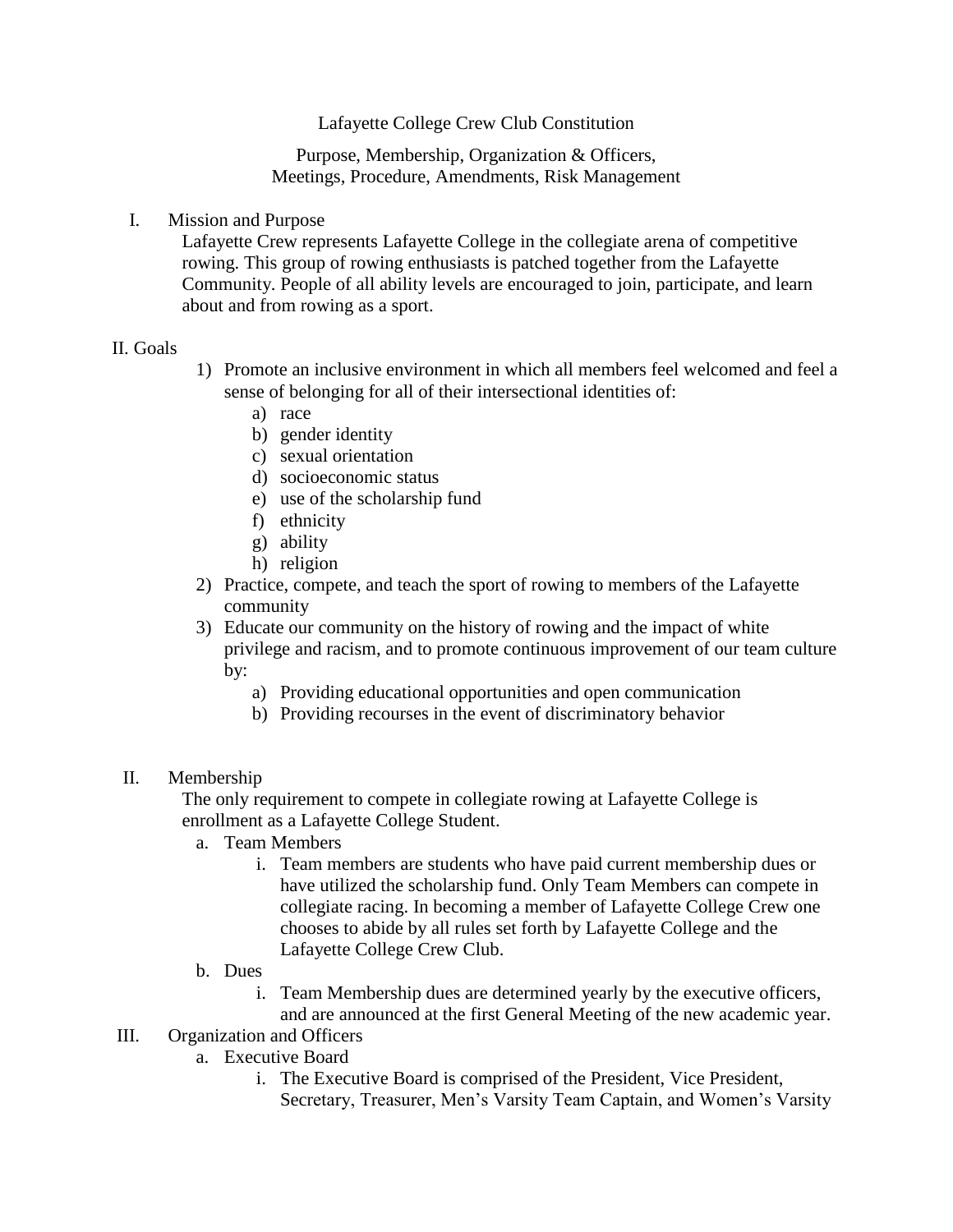Team Captain. These officers act on behalf of the club with the College. The officers also determine the yearly procedures, policies, and dues, and determine funds disbursement for the racing season. The Executive Officers must be Team Members.

A. President

The President of Lafayette Crew shall be the liaison to student government and director of Recreation Sports. The President shall keep Lafayette College Crew in good relations with patrons of our team via written correspondence. They shall coordinate parents' efforts in contributing to the team.

B. Vice President

The Vice President shall organize all fundraising activity. They shall mobilize all manpower and materials pertinent to all fundraising activities.

C. Secretary

The Secretary of Lafayette Crew shall record the minutes of all executive and general meetings. In addition, the secretary shall be responsible for the registration of Team Members, and shall record the personal information of members (name, address, phone numbers, and email address). The Secretary announces team meetings through electronic mediums, and coordinates the posting and printing of fliers.

D. Treasurer

The Treasurer of Lafayette Crew shall coordinate all financial disbursements, record all financial transactions and draft budgets (with help from the Head Coach). The treasurer shall also oversee the collection of membership dues.

E. Team Captain

The Varsity Team Captains (Men and Women's teams) of Lafayette Crew shall be responsible for team discipline. The Captains and Coach represent the team in times of protest to officials.

F. The Coach

The Coach is a full time position appointed by the Executive Board. The coach is responsible for developing the training schedule for both land and water workouts, setting board lineups for both practice and races, maintaining the shells and all other equipment, completing and submitting race entry forms, making travel arrangements, determining fall and spring race schedules, and recruiting. Other duties include advising the Executive Board on equipment purchases, drafting disbursements at the beginning of the year to be submitted and approved by the Executive Board, and hiring other members of his/her coaching staff pending approval by the Executive Board. The Executive Board will recognize and consider the Coach's opinions and decisions as having the utmost authority. The Executive Board agrees not to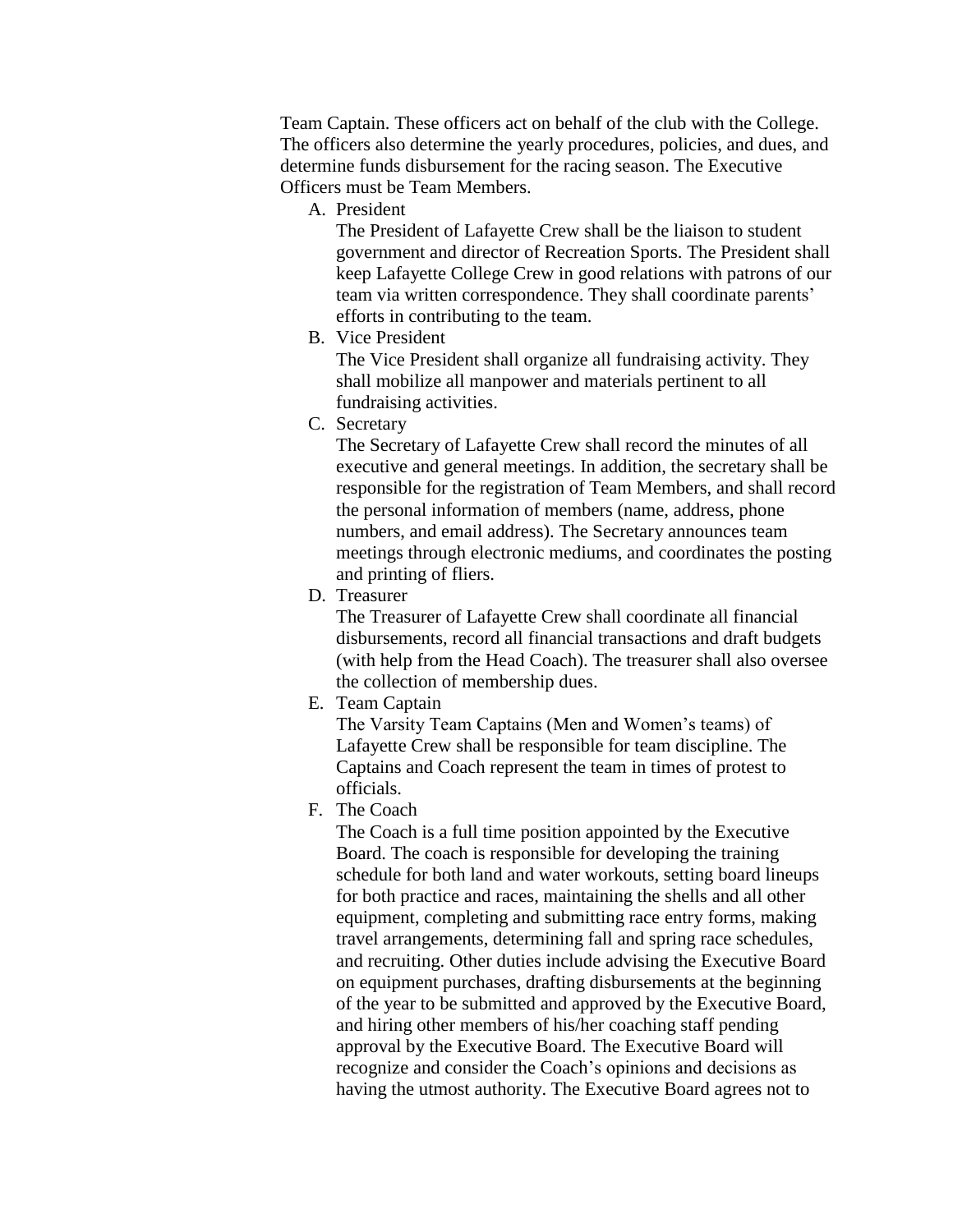undermine effective and beneficial decisions made by the head coach.

- a. The Head Coach reserves the right to determine racing eligibility at his discretion regardless of dues payment. He must provide adequate justification for this decision.
- G. Equipment Manager

This person will work in conjunction with the coaching staff to ensure proper equipment management and repairs.

- b. Diversity, Equity, and Inclusion Committee (DE&I)
	- i. The Committee is in charge of promoting a welcoming team environment, identifying issues within the team culture, and promoting diversity, equity, and inclusion on the team. They will hold at least two events per year that educate the team on issues of idenity-based discrimination and diversity that are mandatory for all team members. The Committee may make changes to this section as they are formed, provided they maintain the original intent and message of this section of the Constitution.
		- A. Chair of the DE&I Committee

This person is tasked with leading the Committee in its efforts to educate itself and the rest of the team on issues of diversity, and a lack thereof within the team and the rowing community at large. They will schedule bi-monthly meetings with the Committee, during which they will discuss programming for the team at large and the remediation of incidences of discrimination or common microagressions. They are also a member of the Committee and hold the same responsibility of Committee Members. The Chair may not be a current member of the Executive Board. The Chair is elected by a majority vote of the Committee Members and shall serve for one semester, and can serve for up to two consecutive terms.

B. Members of the DE&I Committee will attend bi-monthly meetings, promote education of current and past racism in America and in rowing, educate their peers and coaches, educate themselves on issues of idenity-based discrimination, racism, sexism, homophia and transphobia, white privilege and white supremacy, especially within the sport of rowing. They will accept anonymous complaints from Members of the team and will treat those complaints confidentially. Violation of this confidentiality may result in removal from the DE&I Committee. They will watch for incidences of discrimination on the team and are encouraged to educate offending members at the moment when an incidence occurs. The Members may be current members of the Executive Board. There shall be at least three Members at all times, including the Chair. Anyone can join, and any Member can

be removed from the Committee for problematic behavior by a ⅔ vote of the Committee members. There is no term limit.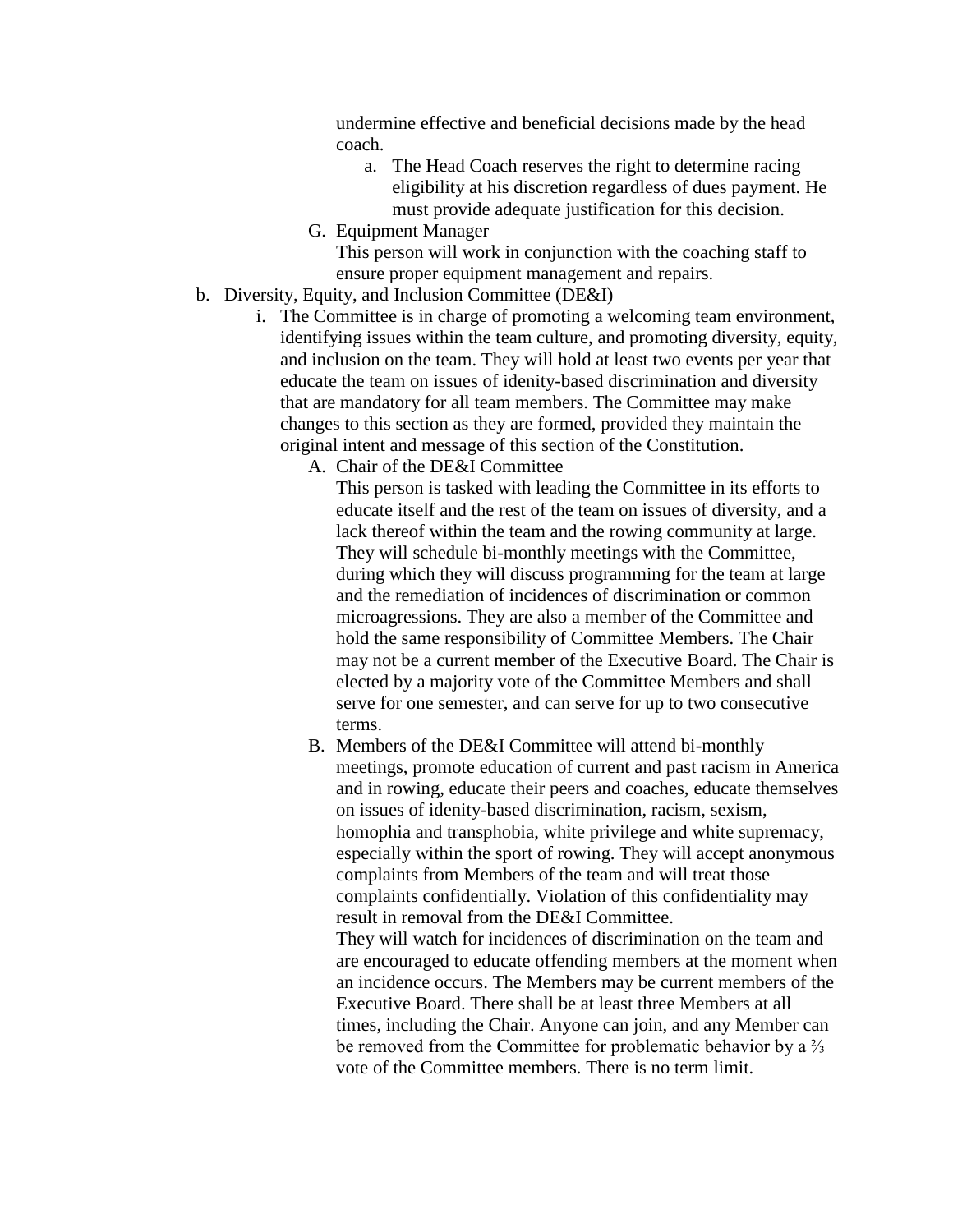### IV. Meetings

- All meetings shall conform to Robert's Rules of Order.
	- a. General Meetings

There shall be at least two general meetings per academic term. These meetings are called and set by the Executive Board.

b. Executive Meetings

The Executive Board shall meet periodically to discuss concerns, problems, or developments that affect the operation of the club. The Executive Board shall have the power to employ all resources needed to better run the club. Only the Executive Board has voting rights at Executive Meetings.

i. Presiding the Meetings

The President, Vice President, Treasurer, or Secretary shall preside over Executive Board or General Meetings.

ii. Voting

Voting members of the Executive Board include Vice President, Treasurer, Secretary, Men's Varsity Captain, Women's Varsity Captain, and the Novice Men's and Women's Captains.

- A. Vice President, Treasurer, Secretary, and Varsity Captains obtain voting privileges effective the first day officially in office.
- B. Men's and Women's Novice Captains obtain voting privileges effective the first day of the spring semester. If a new Captain is elected for the spring racing season they will obtain voting privileges effective immediately.
- V. Elections
	- a. Advance notice of time and date should be provided to the entire team for all elections.
	- b. General elections
		- i. Timing

Elections for the President, Vice President, Treasurer, and Secretary shall be held in the fall term, no earlier than five weeks before the end of final examinations.

ii. Term to be Served by Officers

The Vice President, Secretary, and Treasurer shall hold office from late January (after returning from interim) immediately following their election until late January (after returning from interim) the following year.

- A. The exact date of transfer of power will be determined by the current Executive Board.
- iii. Term to be Served by President

The President will serve a term of 3 semesters, from the start of the spring semester to April of the following spring semester.

- A. The President will serve the first semester as President-Elect to shadow the previous President.
- B. The President will assume full responsibility in April of that first spring semester.
- iv. Location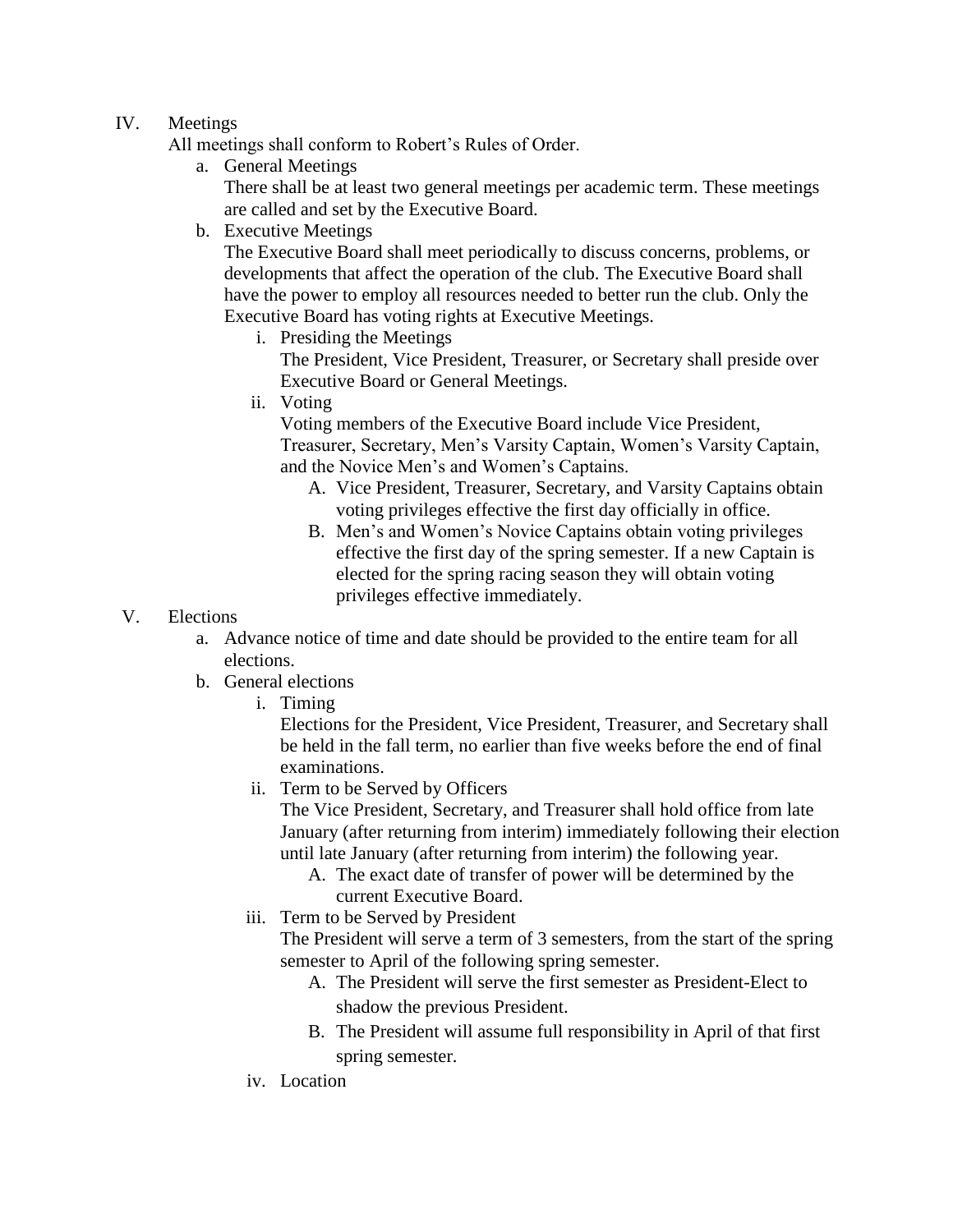The general elections should take place in a Lafayette College campus lecture hall, to be reserved by the Executive Board.

v. Eligibility to Vote

All active team members who have paid dues for the fall season or have been exempted from dues by the Executive Board are eligible to vote for President, Vice President, Treasurer, and Secretary.

- vi. Eligibility to Run for Office or DE&I Committee
	- A. Active team members are eligible to run for office, with the following restrictions:
		- a. Graduating seniors are not permitted to run for or serve as President, Vice President, Treasurer, and Secretary.
		- b. Any student who has plans to go abroad or leave Lafayette College for an extended period of time during the time they would be serving in office is not permitted to run for or serve as President, Vice President, Treasurer, or Secretary.
		- c. Team captains are not permitted to run for or serve as President, Vice President, Treasurer, or Secretary.
	- B. Required Experience to Hold Elected Office
		- a. President and Vice President
			- i. Candidates must have completed at least two (2) active semesters with the team.
			- b. Treasurer and Secretary
				- i. Candidates must have completed at least one (1) active semester with the team.
- vii. Election Process
	- A. A nominations committee of at least three (3) graduating seniors shall be formed to preside over the elections process.
	- B. The committee shall distribute paper ballots to team members.
	- C. Order of Voting
		- a. Elections shall take place in the following order: President, Vice President, Treasurer, and Secretary.
		- b. Any member who runs for but is not elected to an office can choose to run for a "lower" office.

### viii. Procedure

- A. The current President shall begin the process by describing his or her duties and/or responsibilities. He or she shall then open the floor to nominations.
- B. Any active team member can make a nomination by saying aloud "I nominate \_\_\_\_\_"
- C. Another team member then must "Second" the nomination.
- D. Once a member has been nominated and the nomination has been seconded, he or she can choose to accept or decline the nomination.
	- a. This must be done out loud, and the decision is final.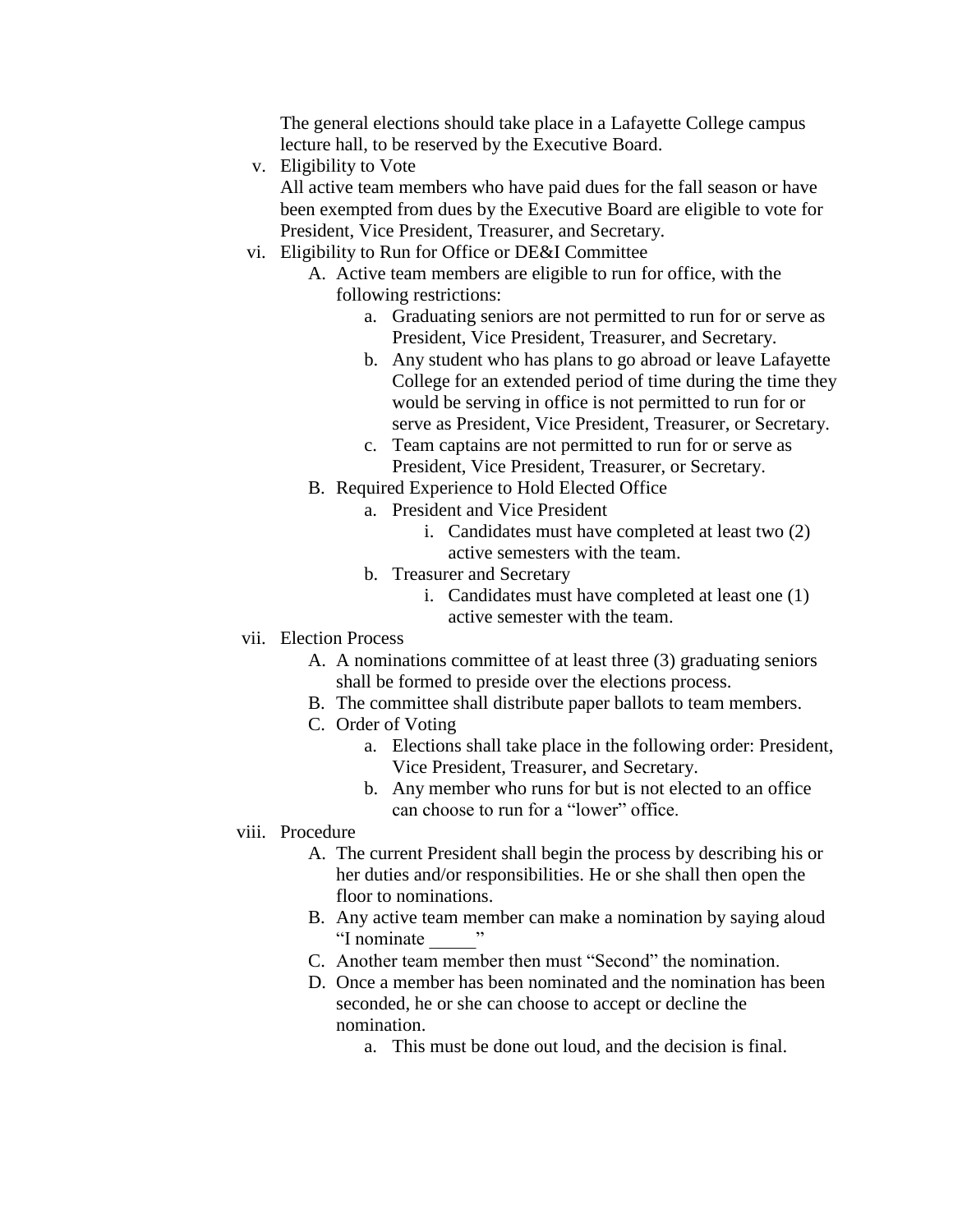- E. Once all nominations have been taken, the nominations committee shall close nominations and ask the candidates to speak on why they should be elected to the office.
- F. After individual speeches, all team members are permitted to ask questions of any or all of the candidates.
- G. The candidates shall then be sent out of the room, while further deliberation is permitted to take place among the voting body.
- H. Active team members may write their vote on the piece of paper, which shall be collected and counted by the nominations committee.
- I. The candidates shall be sent for to reenter the room and the winner shall be announced.
- J. The process shall then continue with the Vice President, Treasurer, and Secretary.
- ix. Decision
	- A. A plurality if votes is required to win.
	- B. If there are three (3) or more candidates, the two top candidates (in terms of number of votes) will be entered into a second and final vote. If there is a tie, team members shall revote, with only the candidates involved in the tie eligible for election.
	- C. Skype Vote
		- a. Team members abroad can Skype in for the entire duration of elections and vote via chat to the nominations committee.
	- D. Absentee Balloting
		- a. There should be no absentee balloting.
- x. Special Elections
	- A. Should an officer resign before the end of their term a special election will be held immediately following their resignation.
		- a. The officer elected will serve until the end of the traditional term.
		- b. Elections will follow the same procedure outlined for general elections.
- c. Captain's Elections
	- i. Timing
		- A. Varsity
			- a. Fall within the first 4 weeks of the fall season.
			- b. Spring on the Spring Break training trip.
		- B. Novice
			- a. Fall at a time to be determined by the Assistant Coach or the Executive Board. There should be a sufficient amount of time for the team members to get to know each other. The election must occur before the first race in which novice will participate.
			- b. Spring on the Spring Break training trip.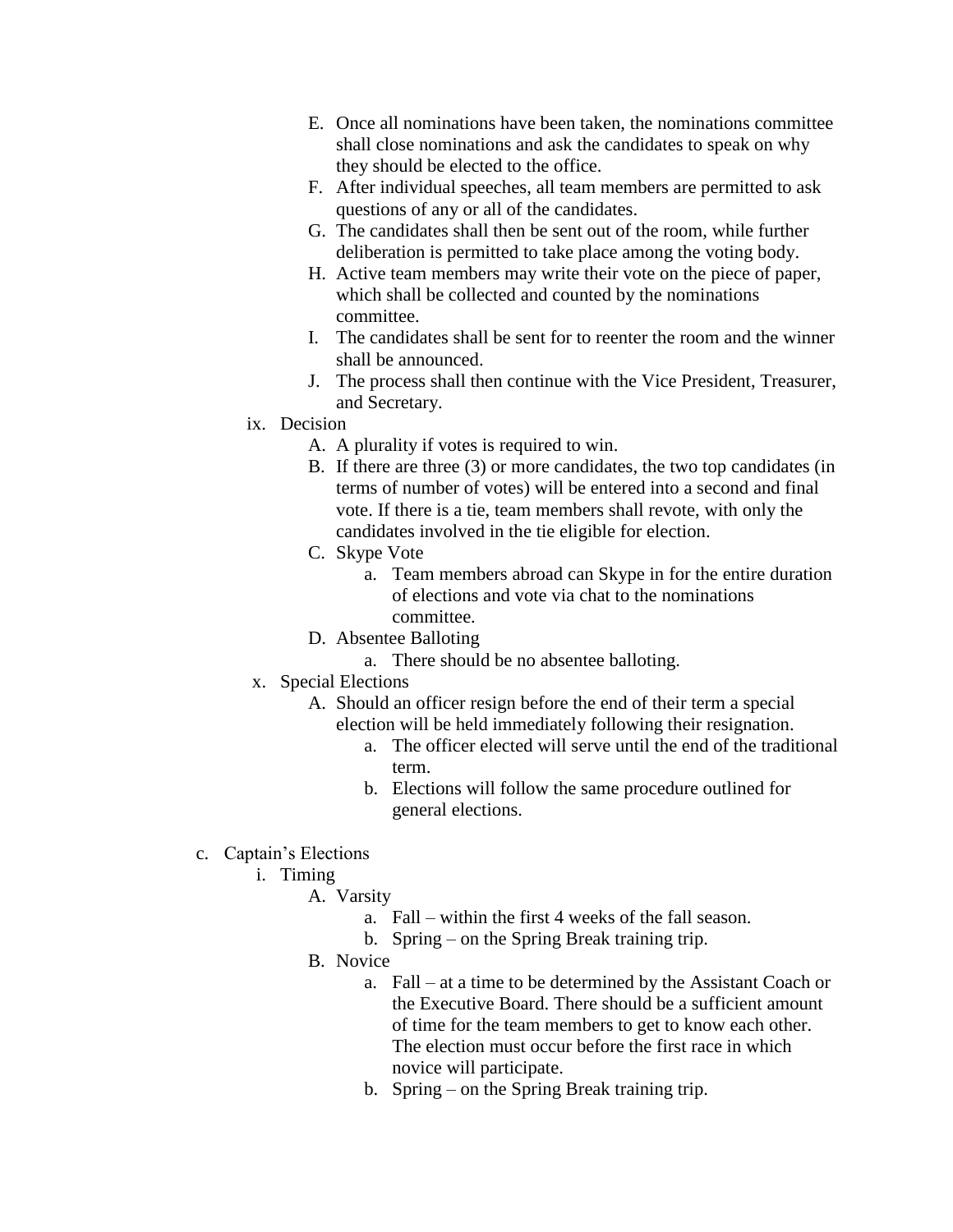- ii. Term to be Served by Captains
	- A. The Men's Varsity, Women's Varsity, Men's Novice, and Women's Novice Captains serve terms of approximately one season of rowing.
	- B. Captains will serve from the time they are elected until the next election period.
	- C. Men's and Women's Novice Captains elected during Spring Break serve a term that terminates on the last day of that same spring semester.
- iii. Location

Captain's elections may take place at any location convenient to the team.

- iv. Eligibility to Vote
	- A. Only active members of a certain team (varsity men, varsity women, novice men, novice women) are permitted to vote for their captain.
	- B. Coxswains may choose to vote for a captain of an opposite gender provided they spend a substantial amount of time coxing that team.
	- C. Coxswains may only vote once per election cycle.
	- D. A freshman who is rowing on the varsity team may choose to vote in either the novice or varsity election, but not both.
- v. Eligibility to Run for Office
	- A. Active team members are eligible to run for office, with the following restrictions:
		- a. Any student who has plans to go abroad or leave Lafayette College for an extended period of time during the time they would be serving in office is not permitted to run for or serve as captain.
			- i. A student may run for fall captain if they plan on going abroad in the Spring semester. The captain will resign in December and hold interim captain elections. The interim captain will take office from the time of election until Spring Break.
			- ii. A student may run for spring captain if they plan on going abroad in the fall semester. The captain will resign in May and hold interim captain elections. The interim captain will take office from the time of the election until fall elections are held.
		- b. The President, Vice President, Treasurer, and Secretary are not permitted to run for or serve as captain.
	- B. Required Experience to Hold Elected Office
		- a. Varsity Captains
			- i. Candidates must have completed at least one active semester with the team.
		- b. Novice Captains
			- i. No experience necessary.
- vi. Process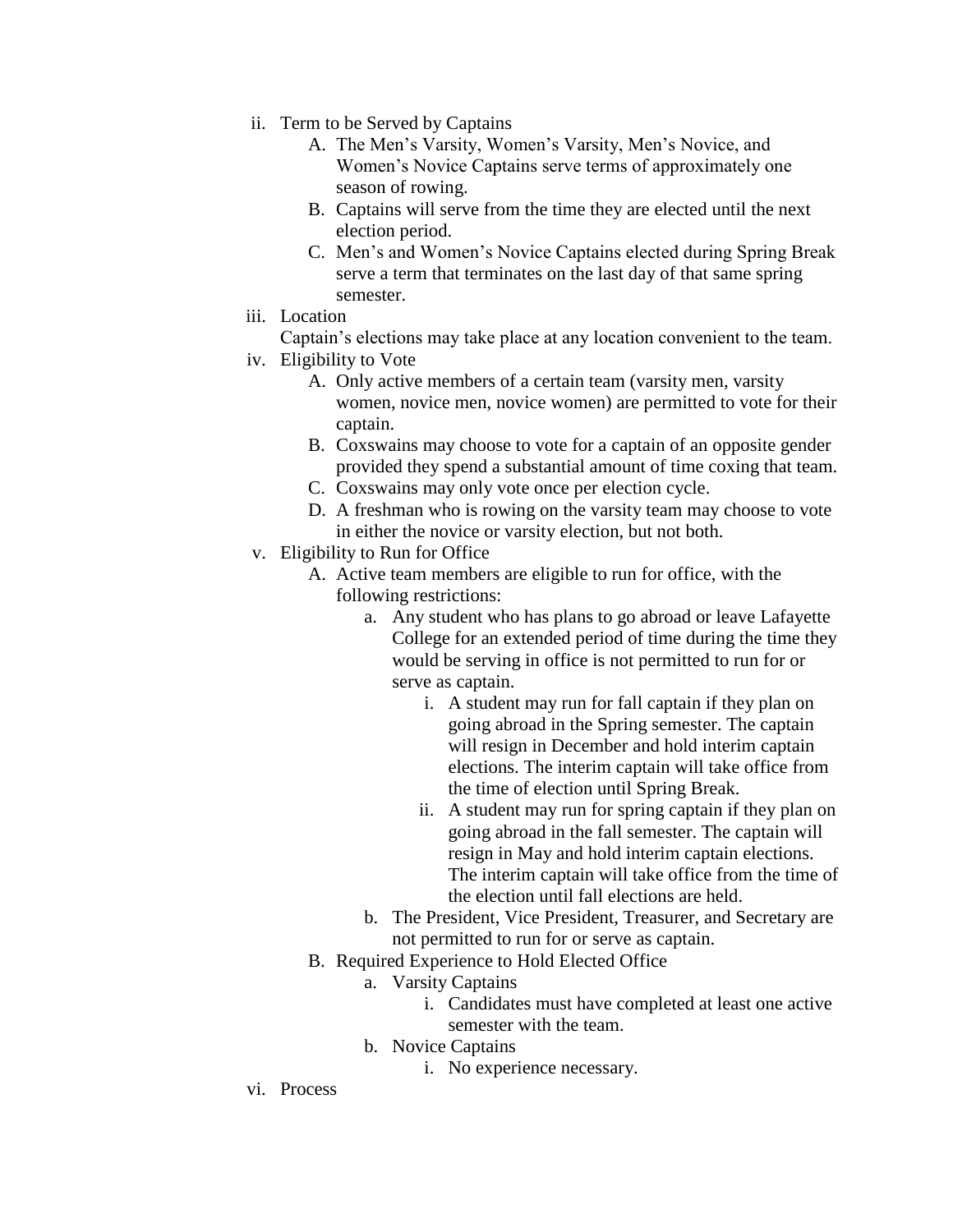- A. Current Executive Board Officers or seniors should form a nominations committee to preside over elections.
	- a. For novice elections, the Assistant Coach or an upperclassmen may serve in place of the committee.
- B. The committee shall distribute paper ballots to team members.

### vii. Procedure

- A. The current captain shall begin the process by describing his or her duties and/or responsibilities.
- B. He or she shall then open the floor for nominations.
- C. Any active team member can make a nomination by saying aloud "I nominate \_\_\_\_"
- D. Another team member must then "second" the nomination.
- E. Once a member has been nominated and the nomination has been seconded, he or she can choose to accept or decline the nomination.
	- a. This must be done out loud, and the decision is final.
- F. One all nominations have been taken, the committee shall close nominations and ask the candidates to speak on why they should be elected to the office.
- G. Active team members may write their vote on a piece of paper, which shall be collected and counted by the nominations committee.
- H. The committee will announce the winner, who will be officially accepted as the new captain at the next meeting of the Executive Board.
- viii. Decision
	- A. A plurality of votes is required in order to win.
- ix. Absentee Balloting
	- A. There are no absentee ballots permitted for Captains' elections.

# VI. Code of Conduct

All team members will agree to and abide by the approved Lafayette Crew Code of Conduct. Team members will only be required to agree and sign the Code of Conduct once during their time as a member of the team. Should additions or changes be made to the Code of Conduct, team members will be required to resign before being considered an active team member.

#### VII. Amendments

- a. An amendment to the constitution may be presented by the Executive Board or by two members of the club. Full disclosure of the proposed amendment must be made to the membership. The amendment is ratified by the membership by a 2/3 affirmative vote of those in attendance at an annual election or special meeting, provided a quorum is maintained. Notice of the proposed amendment(s) and meeting date must be provided to the general membership at least 5 days at least 14 days in advance of the meeting.
- b. A special meeting may be called by the Executive Board with a majority vote of the board.
- VIII. Risk Management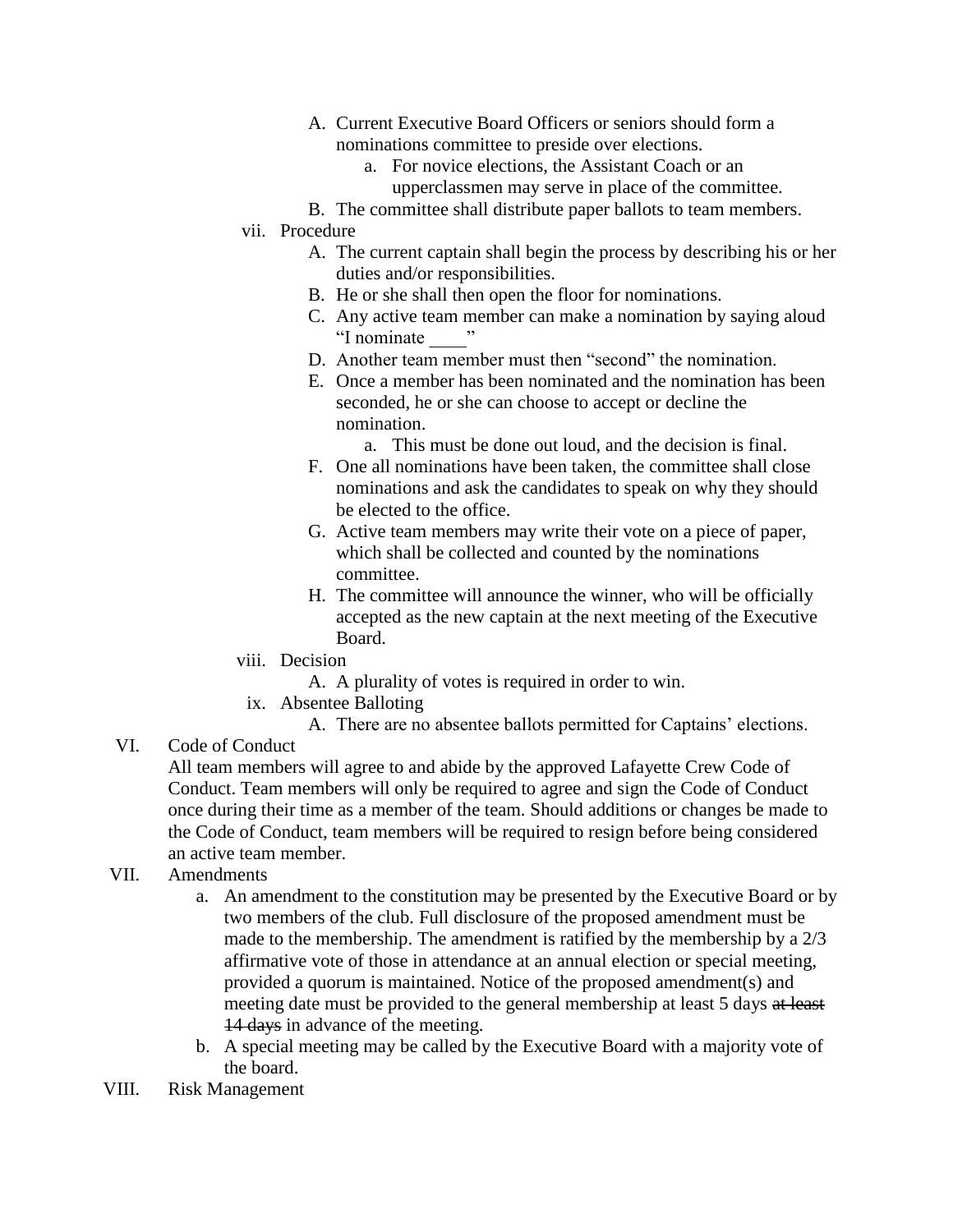- a. Injuries
	- i. Role of the Head and Assistant Coach
		- A. Lafayette College Crew Coaching staff will actively supervise team athletes to ensure a safe training environment.
	- ii. Practices
		- A. U.S Rowing safety guidelines will be followed at all practices.
		- B. Sufficient safety equipment will be present for athletes at practice. This includes flotation, re-warming, and first-aid equipment.
		- C. Lafayette College Crew coaching staff will ensure athletes are sufficiently prepared for practice conditions (appropriate dress, warm-up, etc.)
	- iii. Regattas
		- A. Sufficient safety equipment will be present for athletes at competition. This includes re-warming and first-aid equipment. On the water safety will be handled by event staff.
	- iv. Winter Training
		- A. Lafayette College Crew coaching staff will sufficiently prepare athletes for winter training. This includes instruction of proper weight-lifting and rowing technique.
		- B. Lafayette College Crew coaching staff will provide a conditioning plan for the winter training period that balances workouts and recovery days.

#### IX. Finances

- a. Role of the Treasurer
	- i. The treasurer will build and actively manage a semester-based budget. Funding for critical activities (coaching salaries, regatta expenditures, etc) will be prioritized over equipment or upgrade funds.
	- ii. The treasurer will keep current record of team income and expenditures, both expected and actual. These records will be presented to the executive board within two (2) weeks of the beginning of each season.
	- iii. The treasurer will be aware of current account balances and retain a rollover balance in the restricted account that is consistent with the past 5 year averages.
	- iv. The executive board will vote on a five-year team financial projection at the beginning of each fall season.
- b. Role of the Head Coach
	- i. The head coach will not spend more than \$600.00 without voted board approval.
	- ii. The head coach will submit purchase receipts and orders within one (1) week of expense.
	- iii. The head coach will follow all college club expenditure guidelines.
- c. Role of the Executive Board
	- i. The executive board will oversee the treasurer and head coach in the management of team funds.
- d. Dues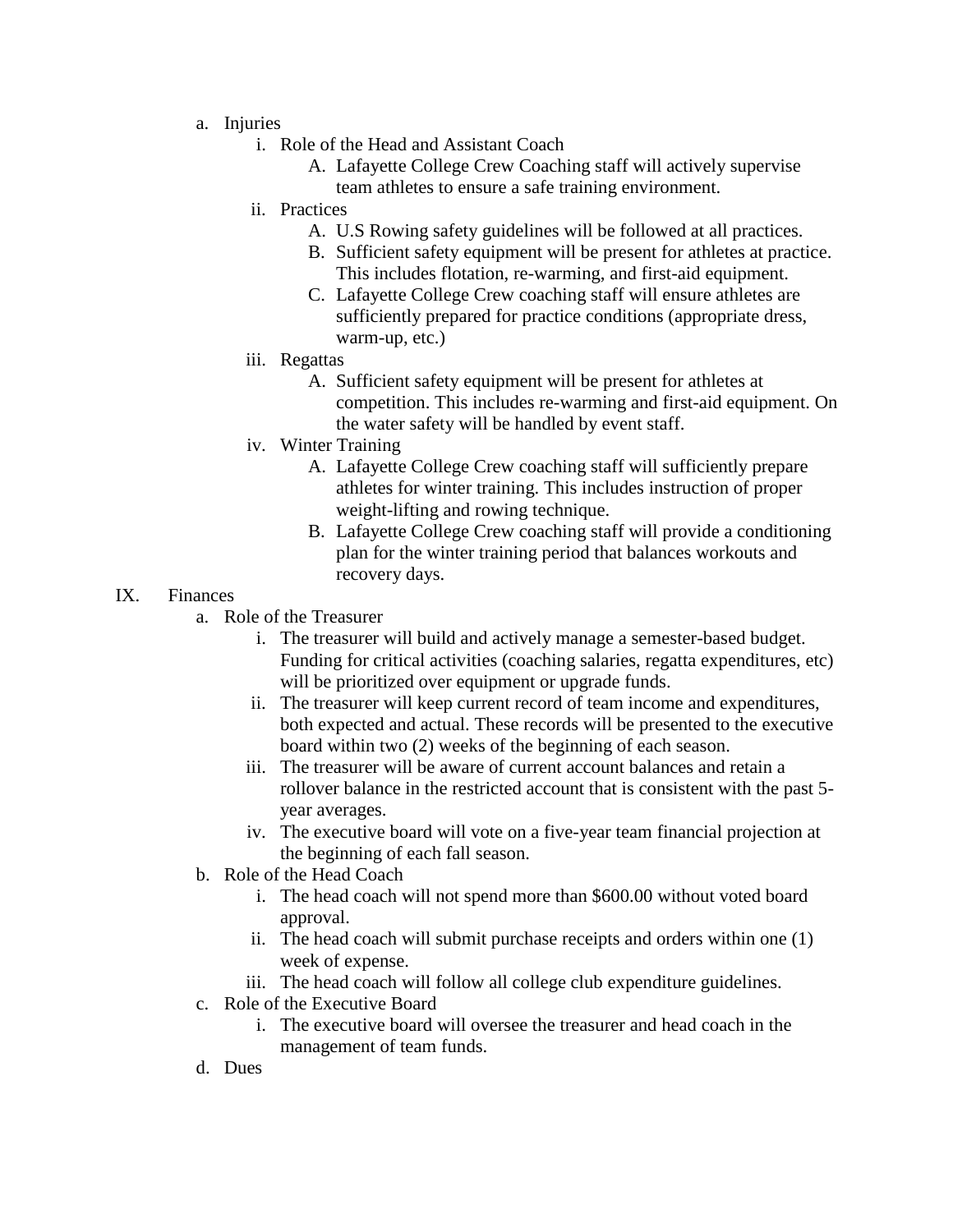- i. The executive board will collect dues from team members on a semesterly basis.
- ii. Dues amounts will be determined on a per semester basis by the executive board.

# X. Hazing

Lafayette College Crew Club will remain in full compliance with both college policy and Pennsylvania state laws regarding hazing. Any athlete found to be in violation of college policy or Pennsylvania State Law be reported to Club Sports administration.

- a. College Policy
	- i. The Lafayette College Student Handbook states: Lafayette College requires that no group allow any of its new members, members of others to participate in any pre-membership ceremony or practice which involves mental or physical exhaustion or abuse, or would in any way interfere with the students' mental or physical ability to perform their work at Lafayette College.
	- ii. As stated in the Lafayette College Student Handbook, hazing includes:
		- A. Pressuring, urging, or encouraging anyone to consume alcohol or drugs.
		- B. Physical activity (e.g., middle of the night calisthenics) that is not a part of organized group sport events.
		- C. Paddling, shoving, or striking in any manor.
		- D. Pressuring individuals to wear degrading or uncomfortable clothing.
		- E. Force-feeding.
		- F. Disrupting sleep.
		- G. Depriving individuals of regular meals and the opportunity for adequate personal hygiene.
		- H. Individual interrogations such as "rat court" or "kangaroo court".
		- I. Throwing or pouring substances on anyone.
		- J. Any activity that interferes with a students' attending class or studying.
		- K. Harassment or disruption of other residences or groups.
		- L. Any form of restriction of a person's freedom of movement.
		- M. Nudity as part of an initiation activity.
		- N. "Line-ups" of any type.
		- O. Any activity that tends to or actually degrades, humiliates, ridicules, embarrasses, or intimidates another person.
	- iii. Pennsylvania Law
		- A. The team will act in accordance with Pennsylvania Law in regards to Hazing.
- XI. Transportation To and From Practice
	- a. Team members will be transported to and from practice in full compliance with current club sport policy.
		- i. No team members will be allowed to run or walk to the boathouse.
		- ii. The Executive Board will insure athletes' ability to attend on the water practice by providing a college approved method of transportation.